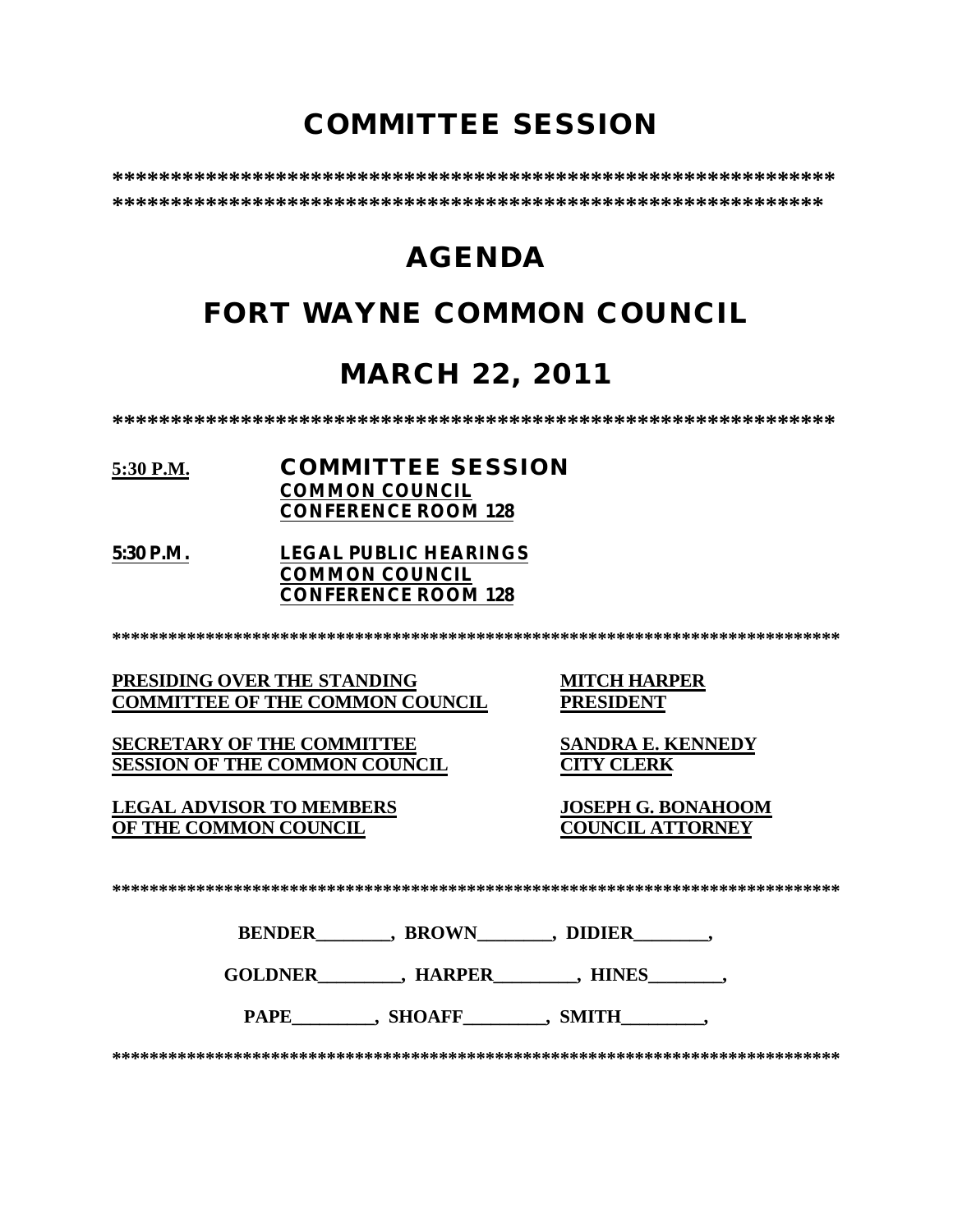**\*\*\*\*\*\*\*\*\*\*\*\*\*\*\*\*\*\*\*\*\*\*\*\*\*\*\*\*\*\*\*\*\*\*\*\*\*\*\*\*\*\*\*\*\*\*\*\*\*\*\*\*\*\*\*\*\*\*\*\*\*\*\*\*\*\*\*\*\*\*\*\*\*\*\*\*\*\***

# **ORDER OF THE AGENDA**

**\*\*\*\*\*\*\*\*\*\*\*\*\*\*\*\*\*\*\*\*\*\*\*\*\*\*\*\*\*\*\*\*\*\*\*\*\*\*\*\*\*\*\*\*\*\*\*\*\*\*\*\*\*\*\*\*\*\*\*\*\*\*\*\*\*\*\*\*\*\*\*\*\*\*\*\*\*\***

#### **1. ROLL CALL**

#### **2. ADOPTION OF THE AGENDA**

- **3. LEGAL PUBLIC HEARINGS PAGE 3**
- **4. PRIOR APPROVAL REQUEST PAGE 4**
- **5. DISCUSSION OF PENDING ORDINANCES AND RESOLUTIONS – PAGES 5 AND 6**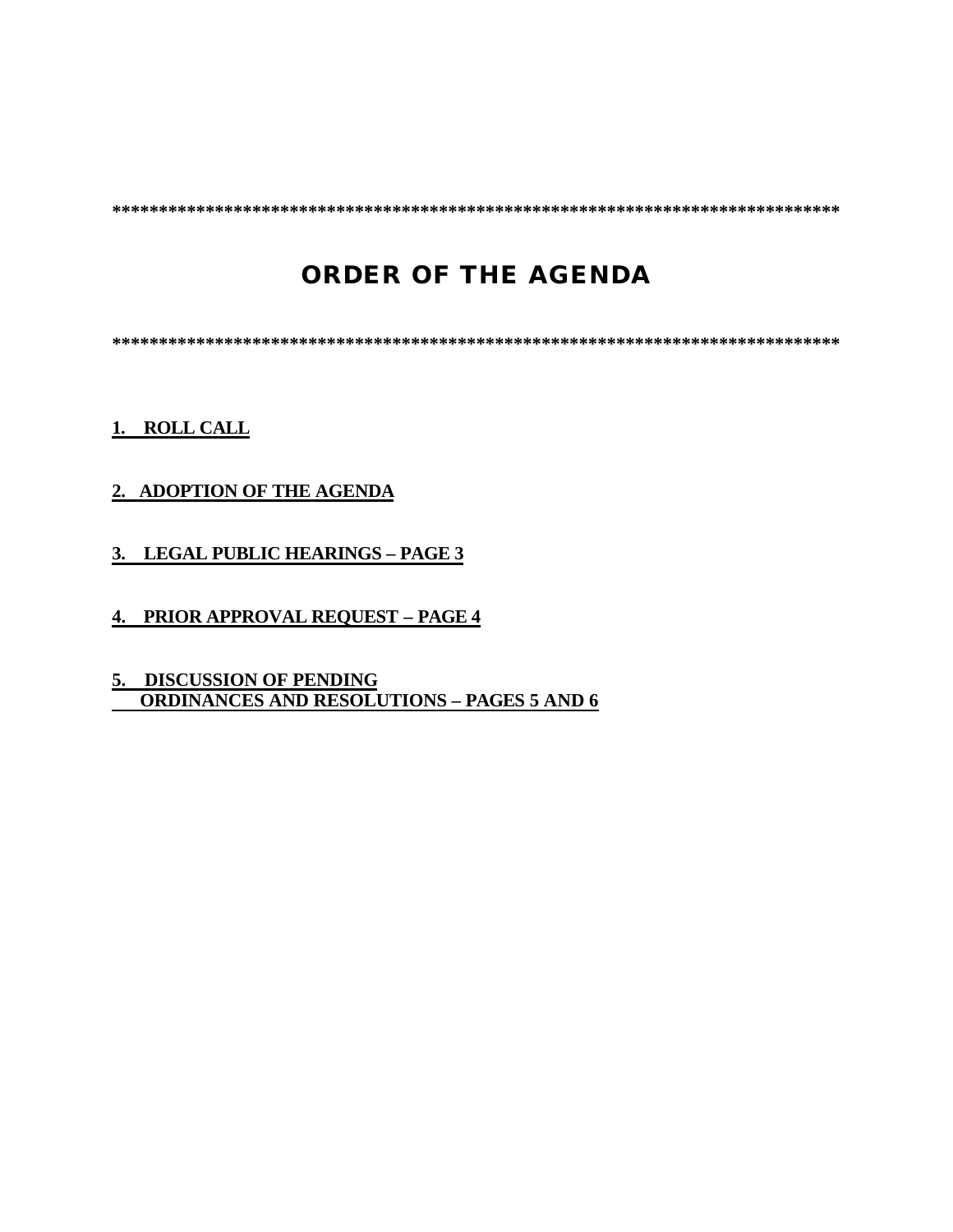### **FINANCE COMMITTEE**

#### **THOMAS E. SMITH – CHAIR ELIZABETH M. BROWN – CO-CHAIR ALL COUNCIL MEMBERS**

#### **R-11-03-06**

**A CONFIRMING RESOLUTION designating an "Economic Revitalization Area" under I.C. 6-.1-1.12.1 for property commonly known as 4202 Piper Drive, Fort Wayne, Indiana 46809 (WM Acquisition, LLC)**

**Total cost of \$741,092 – they will do personal property improvements and acquire existing manufacturing equipment for its operation- 20 full-time jobs will be created as a result of the project**

### **REGULATIONS COMMITTEE**

**JOHN SHOAFF – CHAIR THOMAS F. DIDIER – CO-CHAIR ALL COUNCIL MEMBERS**

#### **G-11-03-02**

**AN ORDINANCE amending the Thoroughfare Plan of the City Comprehensive ("Master") Plan by vacating public right-of-way A request to vacate Beach Street, from Spring Street, north to an east-west alley – this will be used as a shared access drive for the new convenience store and adjacent printing company PUBLIC HEARING ONLY**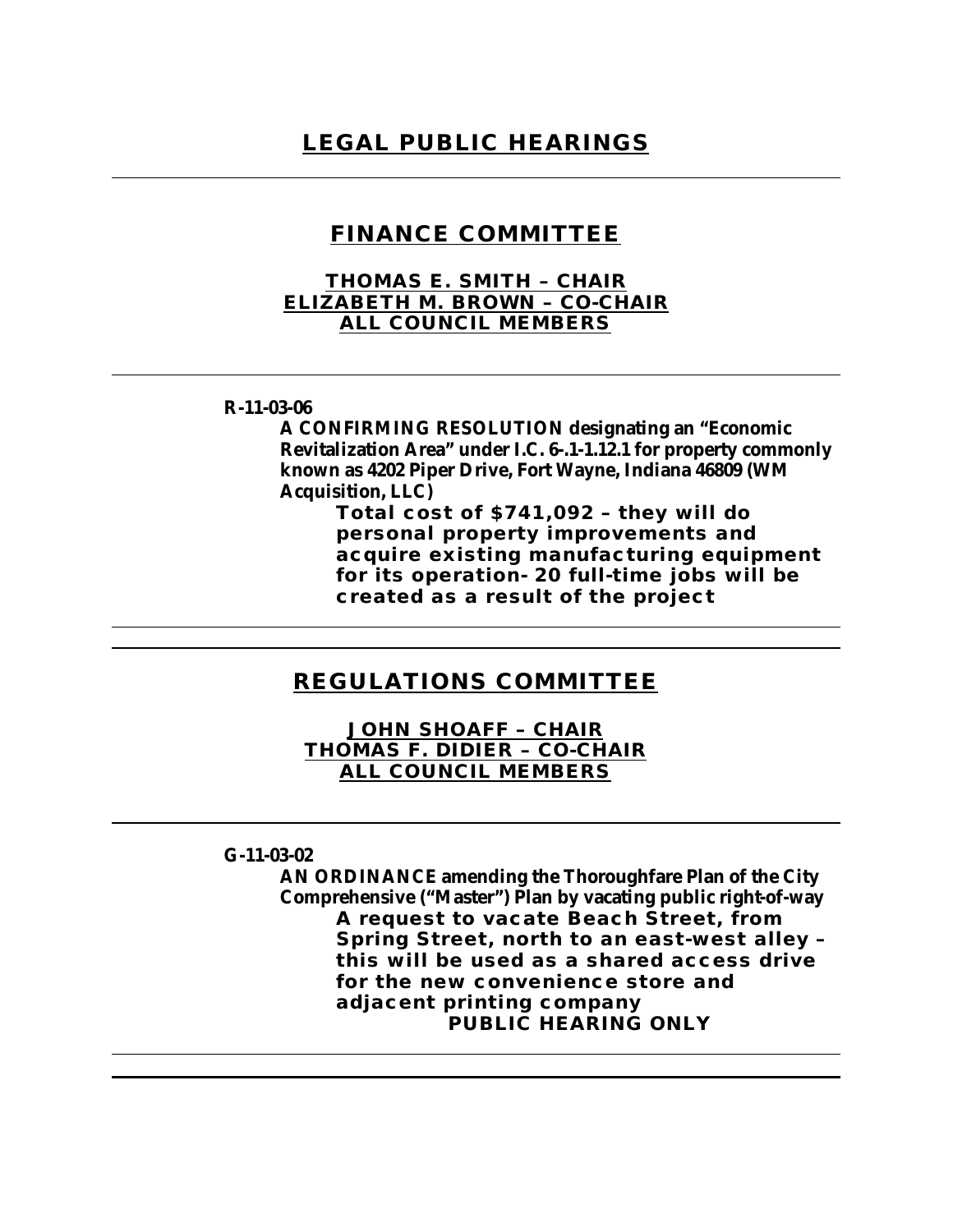### **PRIOR APPROVAL REQUEST**

### **FINANCE COMMITTEE**

**Thomas E. Smith – Chair Elizabeth M. Brown – Co-Chair All Council Members**

**"PRIOR APPROVAL REQUEST" - Purchasing Department requests prior approval for the custodial services at 200 E. Berry from Ciocca Cleaning and Restoration at a total cost of \$235,264**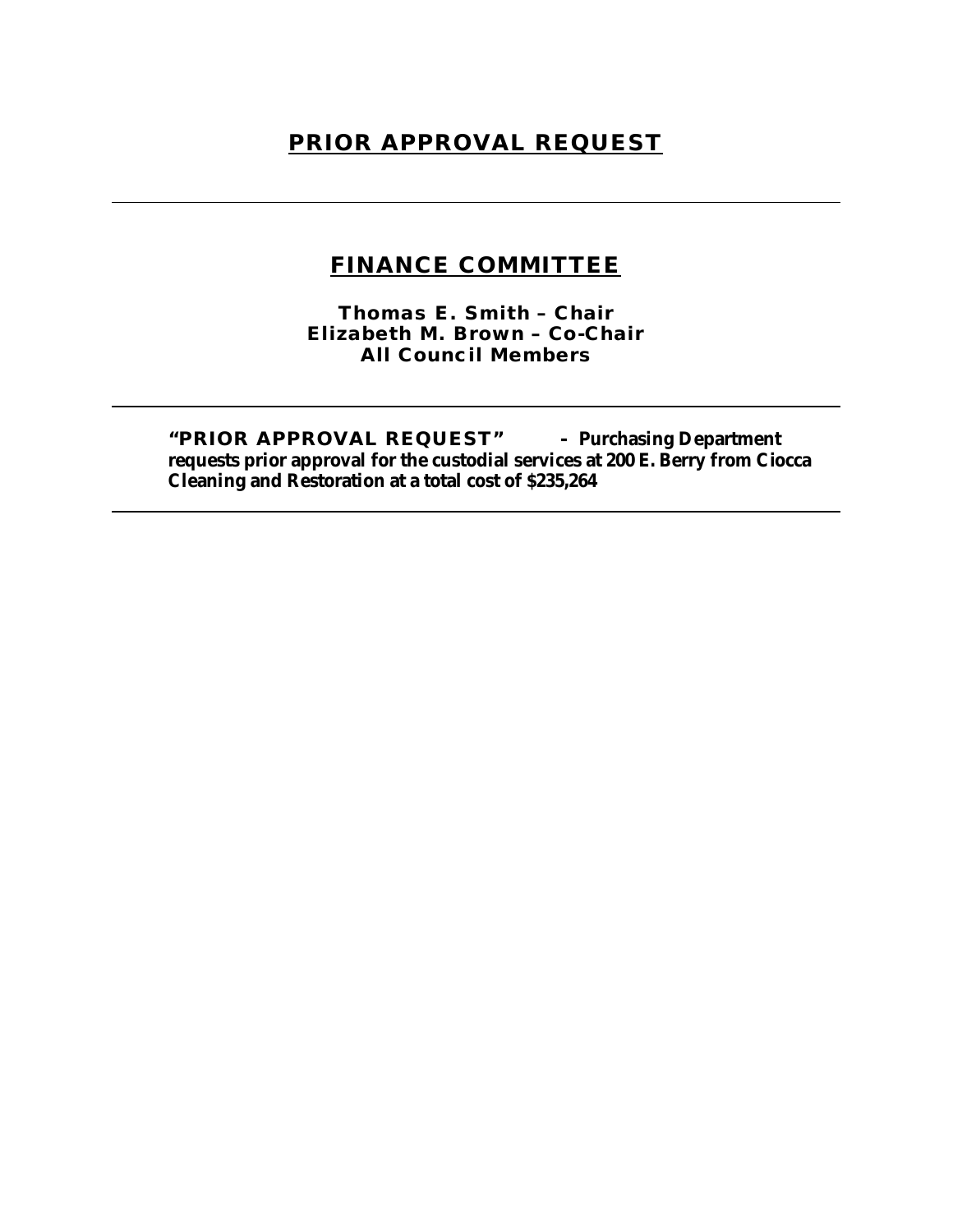# **ORDINANCES AND RESOLUTIONS UP FOR DISCUSSION**

**\*\*\*\*\*\*\*\*\*\*\*\*\*\*\*\*\*\*\*\*\*\*\*\*\*\*\*\*\*\*\*\*\*\*\*\*\*\*\*\*\*\*\*\*\*\*\*\*\*\*\*\*\*\*\*\*\*\*\*\*\*\***

### **CITY UTILITIES COMMITTEE**

**ACTION**

**No Ordinances or Resolutions up for discussion**

### **FINANCE COMMITTEE**

*Thomas E. Smith – Chair Elizabeth M. Brown – Co-Chair All Council Members*

**R-11-03-06**

**A CONFIRMING RESOLUTION designating an "Economic Revitalization Area" under I.C. 6-1.1-12.1 for property commonly known as 4202 Piper Drive, Fort Wayne, Indiana 46809 (WM Acquisition, LLC)**

> **Total cost of \$741,092 - They will use it for personal property improvements and will acquire existing manufacturing equipment for its operation – 20 full-time jobs will be created as a result of the project**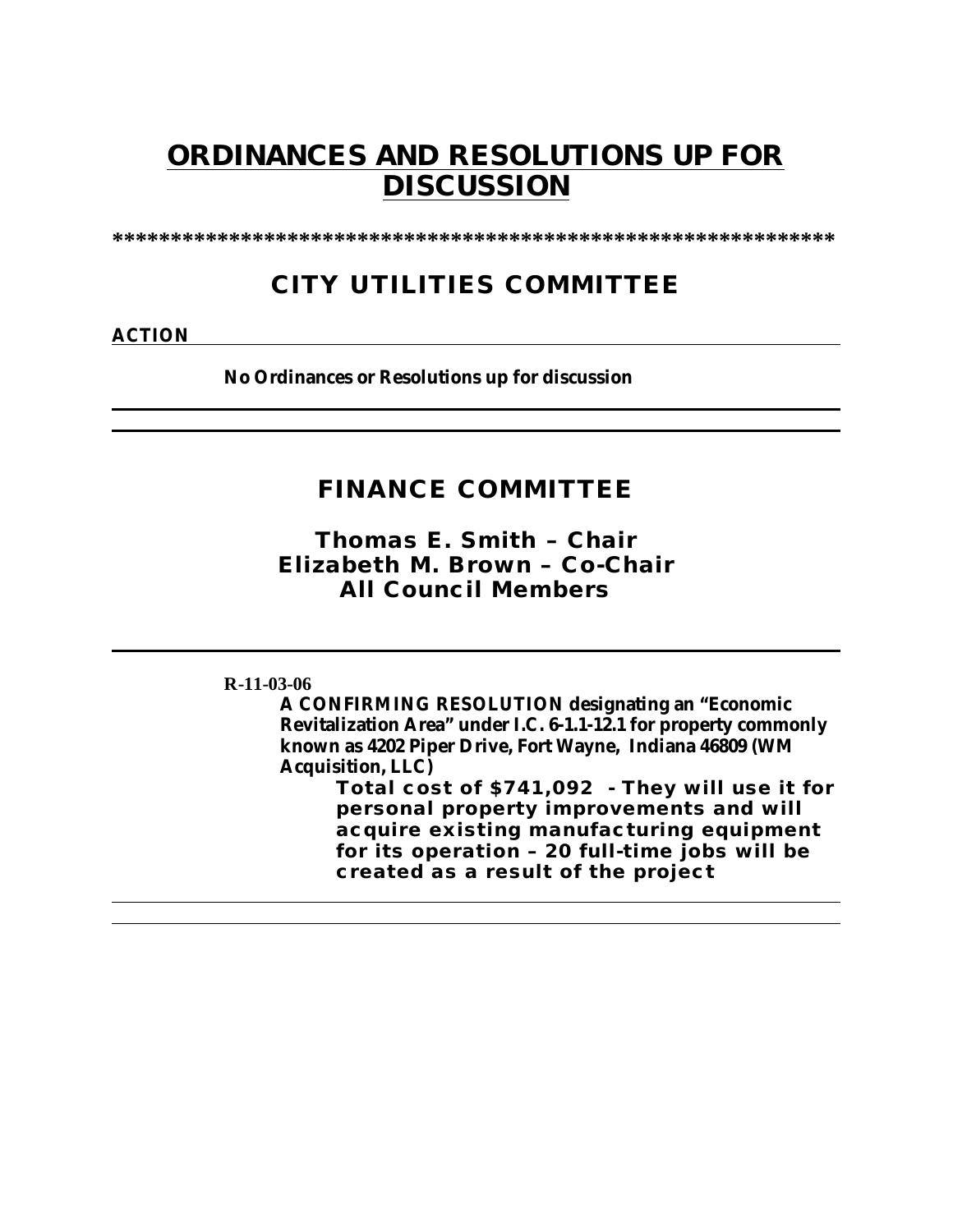### **REGULATIONS COMMITTEE**

*John Shoaff – Chair Thomas F. Didier – Co-Chair All Council Members*

**ACTION**

**G-11-02-10**

**AN ORDINANCE amending the Thoroughfare Plan of the City Comprehensive ("Master") Plan by vacating public right-of-way Right-of-way to be vacated is located on the Taylor University campus – it is an unimproved portion of West Foster Parkway** 

### **PUBLIC WORKS COMMITTEE**

**No Ordinances or Resolutions up for discussion**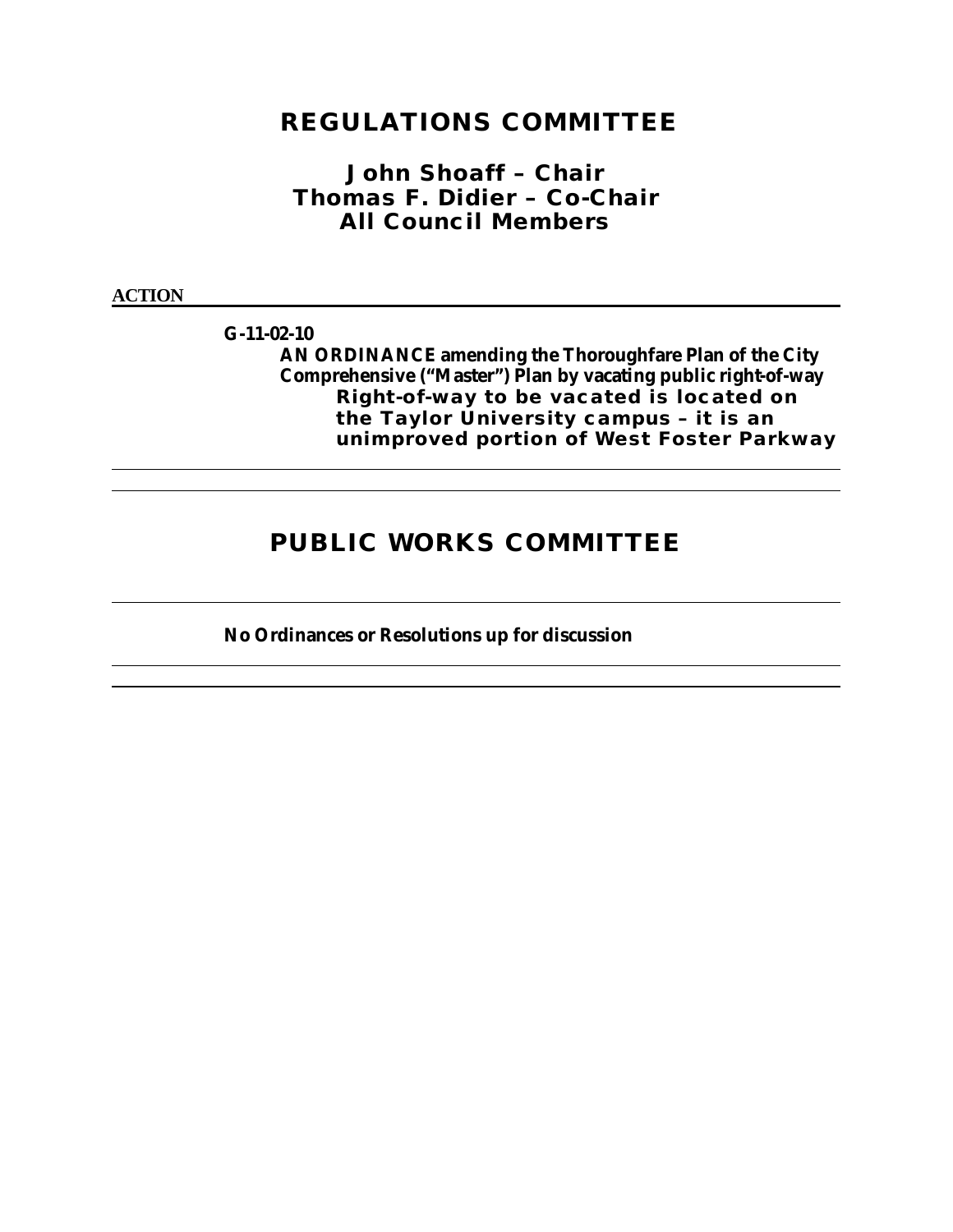# **REGULAR SESSION**

### **AGENDA**

### **FORT WAYNE COMMON COUNCIL**

### **MARCH 22, 2011**

### **REGULAR SESSION IMMEDIATELY FOLLOWING COMMITTEE SESSION COMMON COUNCIL CHAMBERS ROOM 126**

**PRESIDING OVER THE STANDING MITCH HARPER COMMITTEE OF THE COMMON COUNCIL PRESIDENT**

**SECRETARY OF THE REGULAR SANDRA E. KENNEDY SESSION OF THE COMMON COUNCIL CITY CLERK**

**OF THE COMMON COUNCIL** 

**LEGAL ADVISOR TO MEMBERS JOSEPH G. BONAHOOM**

**BENDER\_\_\_\_\_\_\_\_, BROWN\_\_\_\_\_\_\_\_\_, DIDIER\_\_\_\_\_\_\_\_\_,**

**GOLDNER\_\_\_\_\_\_\_\_\_, HARPER\_\_\_\_\_\_\_\_\_, HINES\_\_\_\_\_\_\_\_\_,**

PAPE\_\_\_\_\_\_\_\_, SHOAFF\_\_\_\_\_\_\_\_, SMITH\_\_\_\_\_\_\_\_,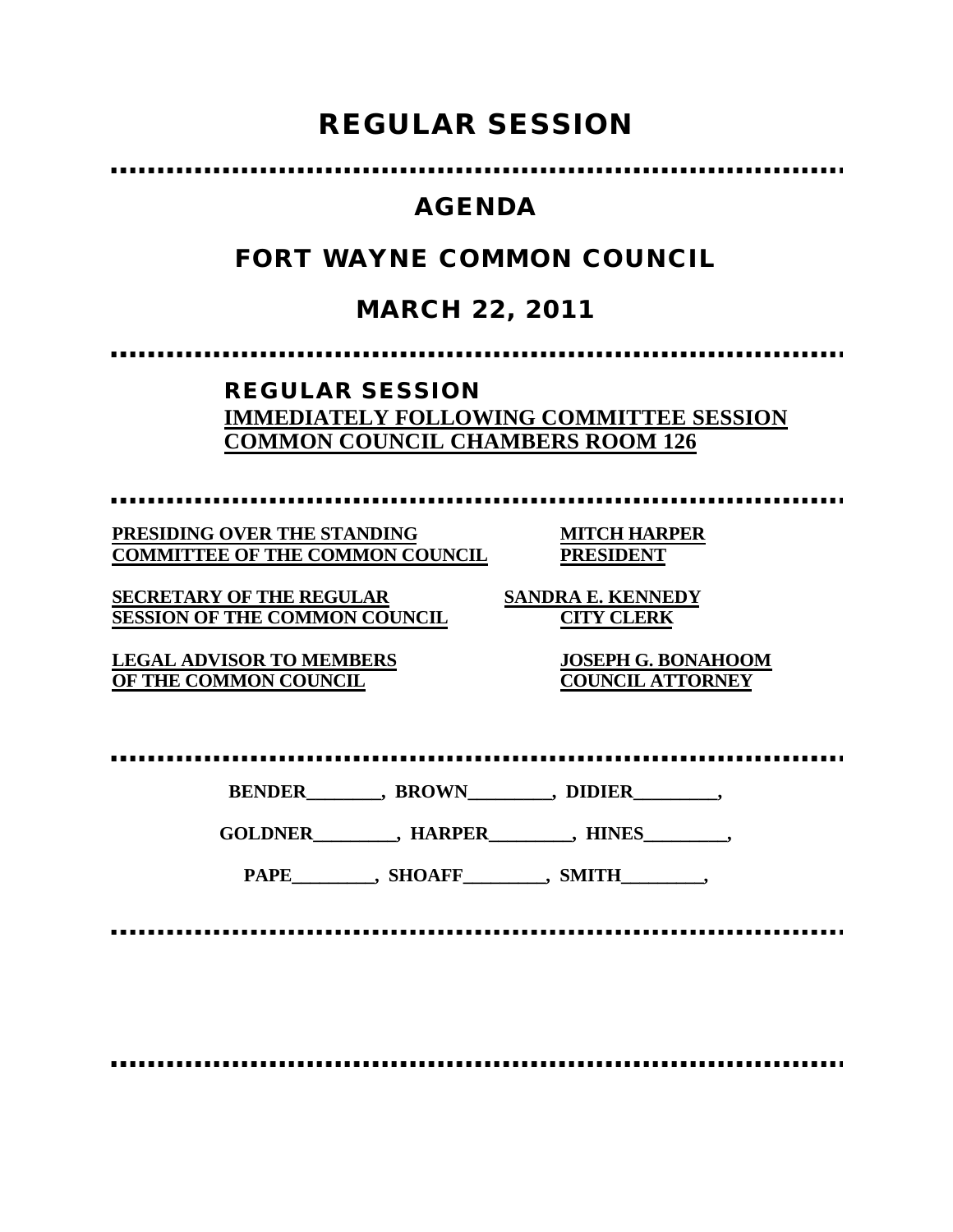## **ORDER OF THE AGENDA**

**PRESENTATION OF NATIONAL COLORS SERGEANT-AT-ARMS**

**ROLL CALL SANDRA E. KENNEDY CITY CLERK**

**ADOPTION OF THE AGENDA**

**PRESIDENT'S REPORT AND COMMENTS MITCH HARPER**

**PRESIDENT**

### **INTRODUCTION OF ORDINANCES AND RESOLUTIONS – PAGES 3 THRU 8**

**PASSAGE OF ORDINANCES AND RESOLUTIONS – PAGES 9 THRU 11**

**MISCELLANEOUS BUSINESS**

**CHAIR OPEN FOR COMMENTS – FROM CITIZENS AND COUNCIL MEMBERS**

**RETIREMENT OF COLORS**

**ADJOURNMENT**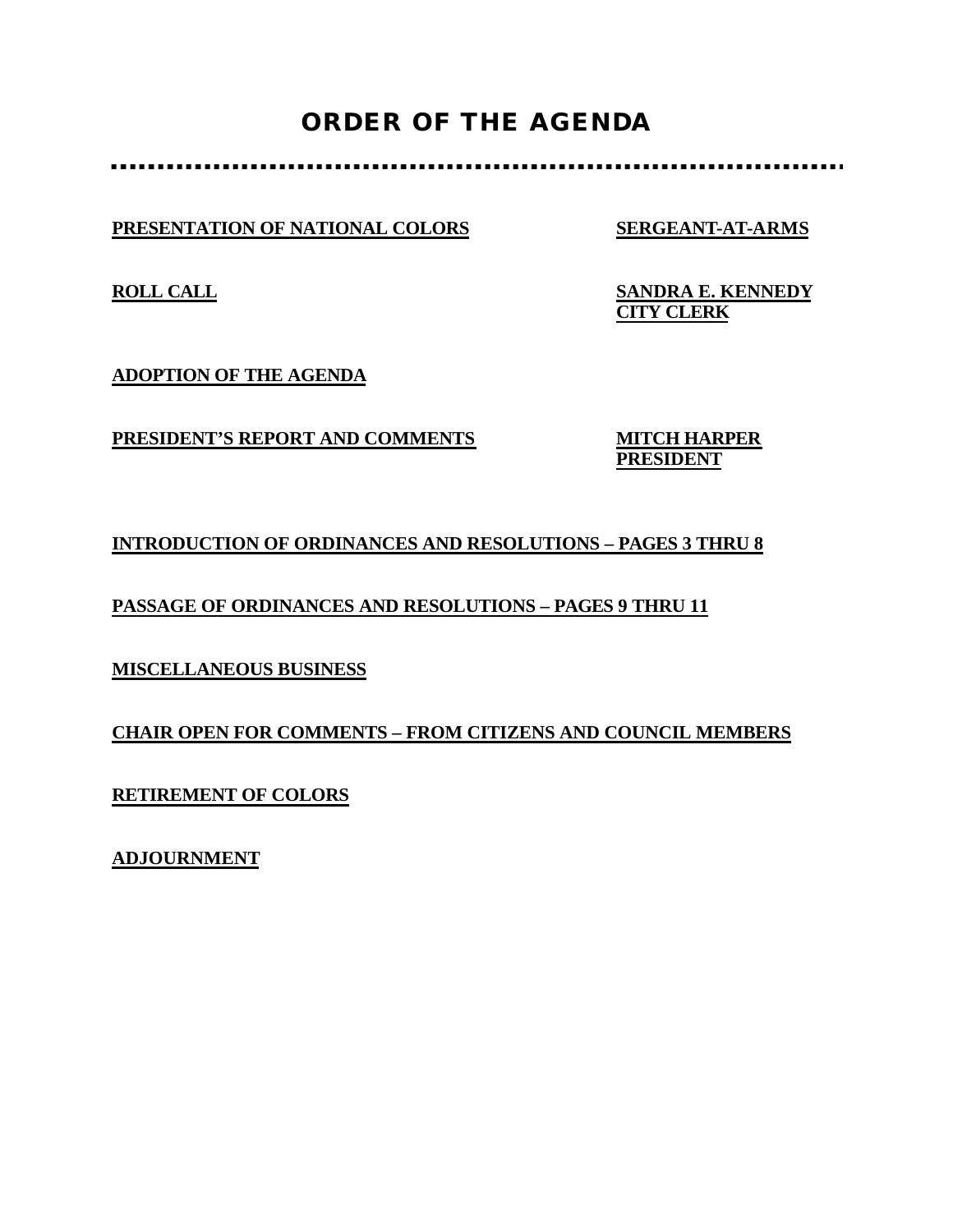### **ORDINANCES AND RESOLUTIONS UP FOR INTRODUCTION**

## **CITY UTILITIES COMMITEE**

#### **ACTION**

**No Ordinances or Resolutions up for introduction**

### **FINANCE COMMITTEE**

*Thomas E. Smith – Chair Elizabeth M. Brown – Co-Chair All Council Members*

#### **S-11-03-14**

**AN ORDINANCE approving the awarding of ITB #3175 – purchase of 129 Mobile Data Computers by the City of Fort Wayne, Indiana, by and through its Department of Purchasing and OEM Micro Solutions, Inc. for the Fort Wayne Police Department**

**Total cost of \$722,271**

**S-11-03-15**

**AN ORDINANCE approving the awarding of RFP #2831 purchase of 72 DVD Digital in Car Video Cameras by the City of Fort Wayne, Indiana, by and through its Department of Purchasing and Enforcement Video LLC for the Fort Wayne Police Department**

**Total cost of \$420,264**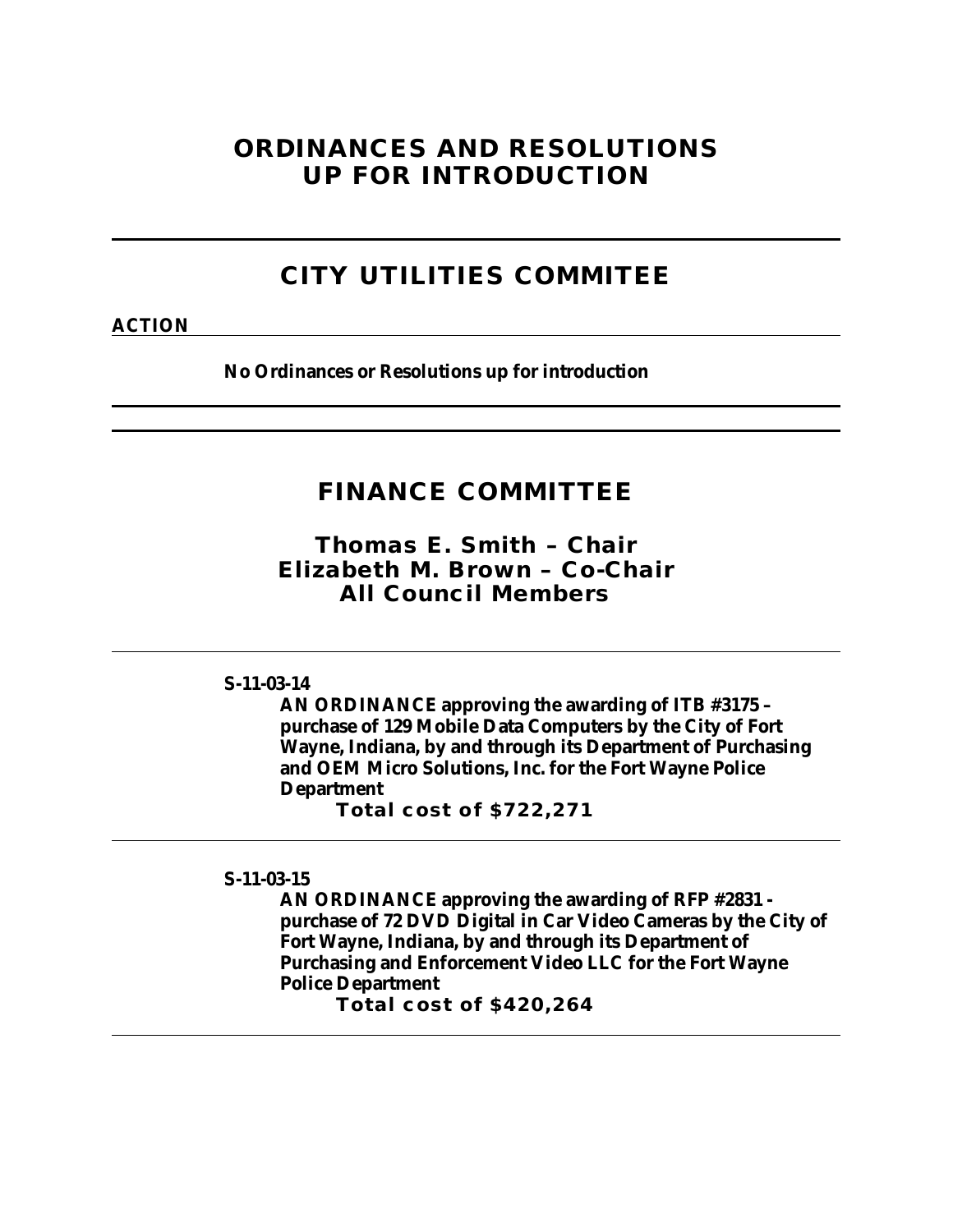#### **ACTION**

#### **S-11-03-16**

**AN ORDINANCE approving the awarding of ITB #3332 – purchase of Diesel, No.-Lead and B-20 Fuel by the City of Fort Wayne, Indiana, by and through its Department of Purchasing and AG Plus Diesel and Petroleum Traders Corporation Gas through the Fort Wayne Community School System for the City Fleet Department, WPC Plant and Parks and Recreation Department**

**Total cost of \$3,696,263**

#### **S-11-03-17**

**AN ORDINANCE approving the awarding of RFP #3334 – contract for Custodial Services at 200 E. Berry Street by the City of Fort Wayne, Indiana, by and through its Department of Purchasing and Ciocca Cleaning and Restoration Total cost of \$235,264**

#### **S-11-03-20**

**AN ORDINANCE of the Common Council fixing, establishing and ratifying compensation for the 2011 for certain City employees of the City of Fort Wayne, Indiana, represented by the International, Association of Machinists and Aerospace Workers #2569 – Civil City Of Fort Wayne/Allen County Agreement is for (3) years, but pursuant to Indiana law, must be annually ratified**

**FINANCE COMMITTEE CONTINUED**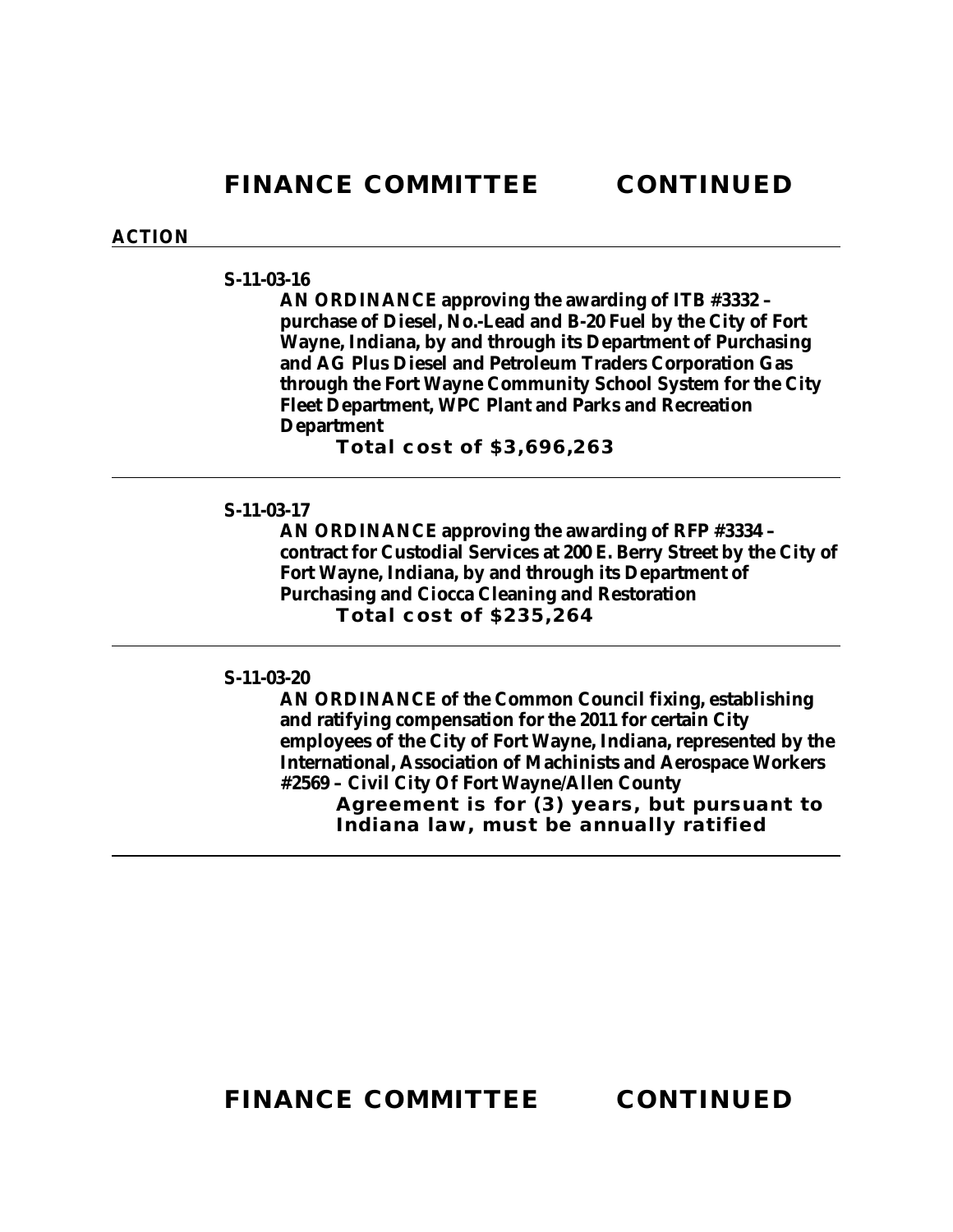#### **ACTION**

**S-11-03-21**

**AN ORDINANCE of the Common Council fixing, establishing and ratifying compensation for the year 2011for certain City employees of the City of Fort Wayne, Indiana, represented by the American Federation of State, County and Municipal Employees, FL-CIO**

**Agreement is for (3) years, but pursuant to Indiana law, must be annually ratified**

#### **S-11-03-22**

**AN ORDINANCE of the Common Council fixing, establishing and ratifying compensation for the year 2011 for certain City employees of the City of Fort Wayne, Indiana, represented by the National Conference of Firemen& Oilers AFL-CIO Local No. 7 Agreement is for (3) years , but pursuant to Indiana law, must be annually ratified**

### **REGULATIONS COMMITTEE**

*John Shoaff - Chair Thomas F. Didier – Co-Chair All Council Members*

#### **Z-11-03-08**

**AN ORDINANCE amending the City of Fort Wayne Zoning Map No. K-19 (Sec. 22 of Wayne Township) Rezone approximately 7.4 acres of property from RP-Planned Residential to AR-Low Intensity Residential near 5470 Winchester Road**

**REGULATIONS COMMITTEE CONTINUED**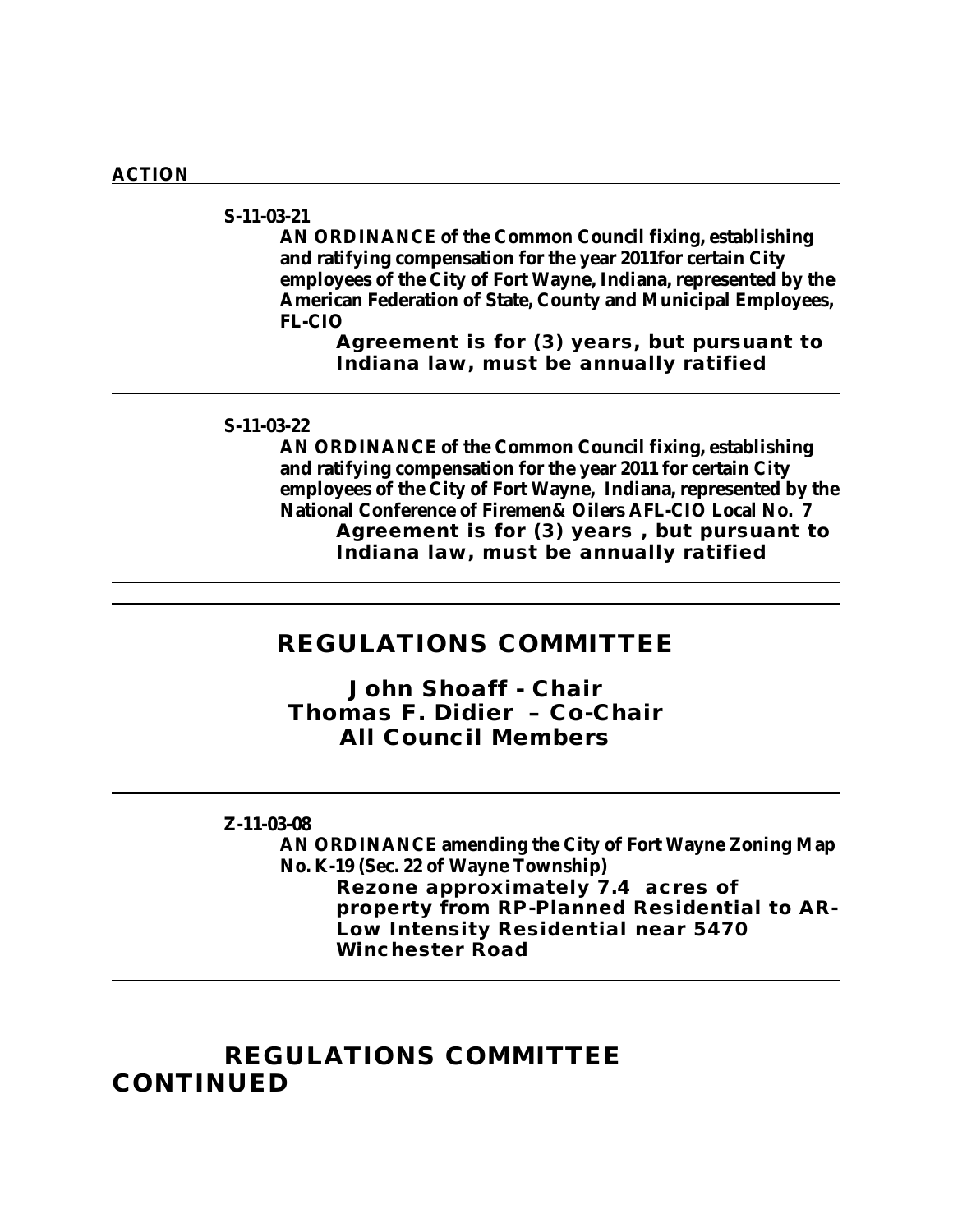#### **ACTION**

**Z-11-03-09**

**AN ORDINANCE amending the City of Fort Wayne Zoning Map No. K-50 (Sec. 10 of Washington Township)**

**Rezone approximately 9.6 acres of property from SC2-Community Shopping Center to CM3-General Commercial at 1414 Northland Boulevard – site of Crazy Pinz Entertainment Center**

#### **Z-11-03-10**

**AN ORDINANCE amending the City of Fort Wayne Zoning Map No. R-14 (Sec. 32 of St. Joseph Township) Rezone approximately 5.45 acres of property from R-1 Single Family Residential to R3-Multiple Family Residential – 1800 block of Laverne Avenue – site of the former Keystone School**

**G-11-03-11**

**AN ORDINANCE amending the Thoroughfare Plan of the City Comprehensive ("Master") Plan by vacating public right-of-way The applicant is proposing an addition to** 

**the** 

**Nursing home facility located at 5544 East State Street – Miller's Merry Manor**

**Public Hearing 4-12-11 -- 5:30 P.M.**

### **REGULATIONS COMMITTEE CONTINUED**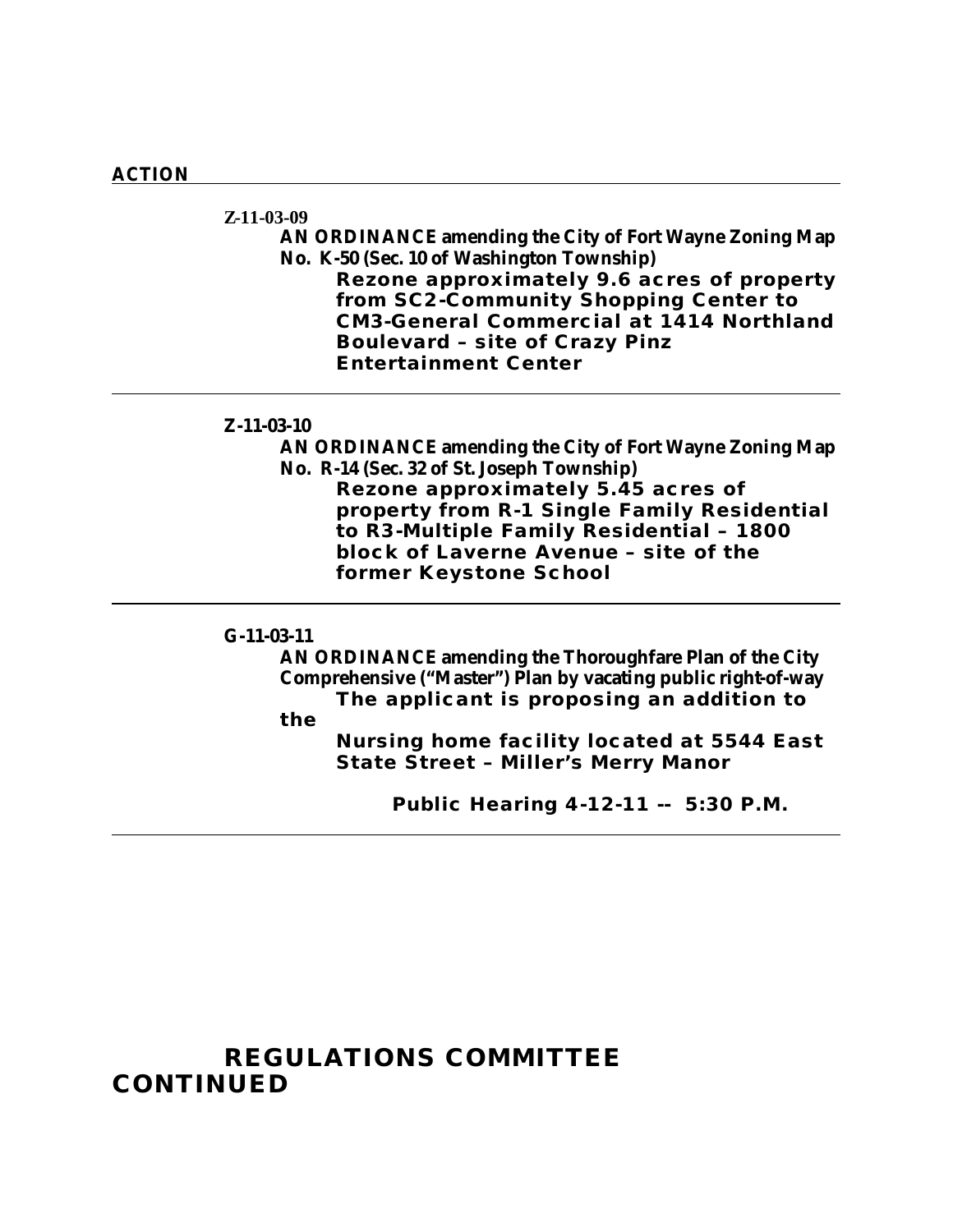**G-11-03-12 AN ORDINANCE amending the Thoroughfare Plan of the City Comprehensive ("Master") Plan by vacating public right-of-way Right-of-way to be vacated is Monroe Street – the City owns all of the ground surrounding this portion of Monroe Street and wishes to vacate for security of the Fleet Management for parking and for a possible expansion**

**Public Hearing 4-12-11 -- 5:30 P.M.**

#### **G-11-03-13**

**AN ORDINANCE amending the Thoroughfare Plan of the City Comprehensive ("Master") Plan by vacating public right-of-way Right-of-way to be vacated is a portion of Clay Street, to allow for additional parking and truck access**

**Public Hearing 4-12-11 -- 5:30 P.M.**

#### **R-11-03-18**

**A RESOLUTION of the Common Council of the City of Fort Wayne, Indiana, approving a Joint Ledge Agreement between the City of Fort Wayne, the Allen County Redevelopment Commission, the Allen County Council, the Board of Commissioners of Allen County, Indiana, and Precimed, Inc. D/B/A Greatbatch Medical**

#### **S-11-03-19**

**Joint Ordinance of the Common Council of he City of Fort Wayne and the Board of Commissioners of the County of Allen Assigning the Jurisdiction of certain tracts of Real Estate to the Allen County Redevelopment Commission**

### **PUBLIC WORKS COMMITTEE**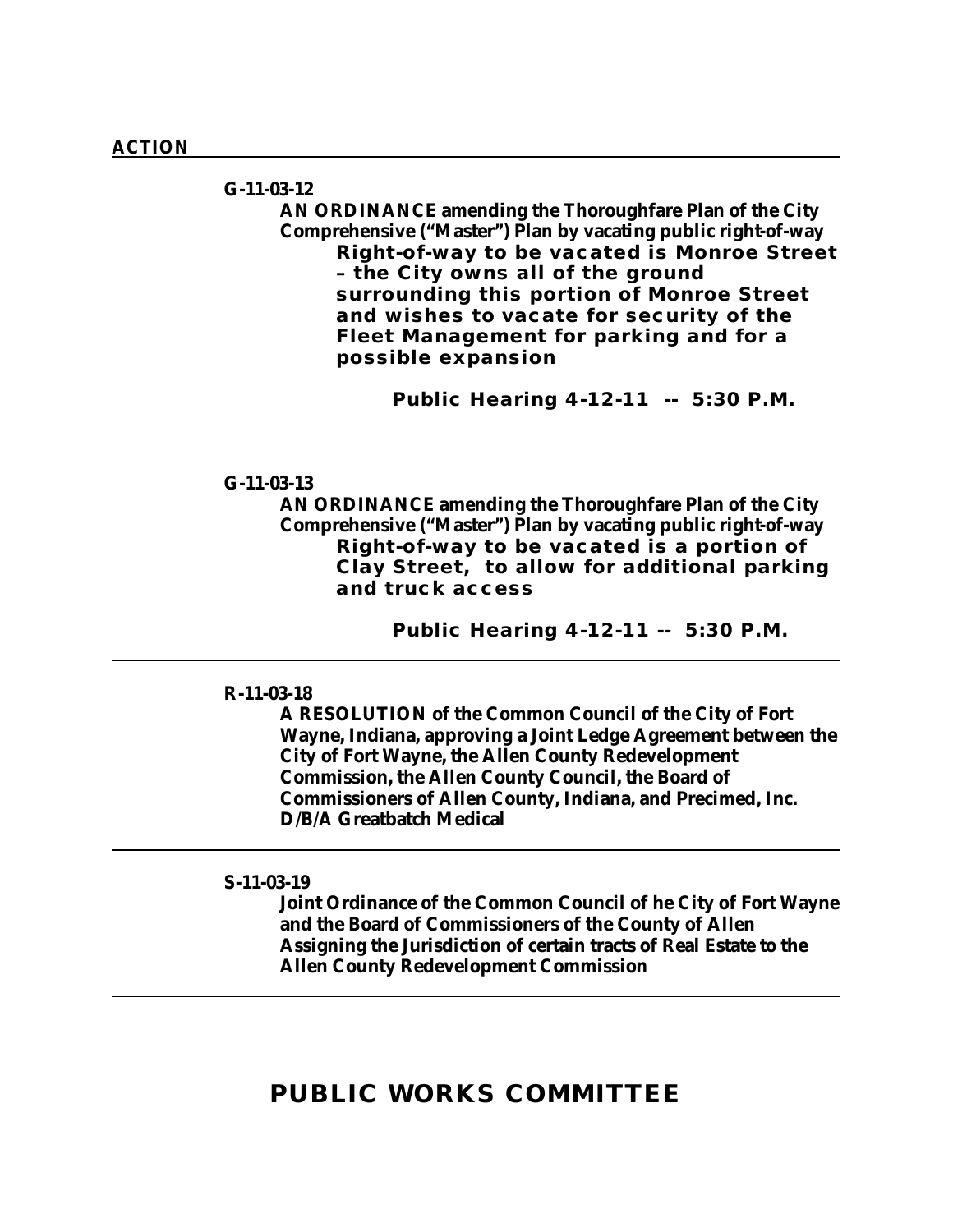**No Ordinances or Resolutions up for introduction**

<u> 1980 - Johann Stoff, deutscher Stoff, der Stoff, der Stoff, der Stoff, der Stoff, der Stoff, der Stoff, der S</u>

### **ORDINANCES AND RESOLUTIONS UP FOR PASSAGE**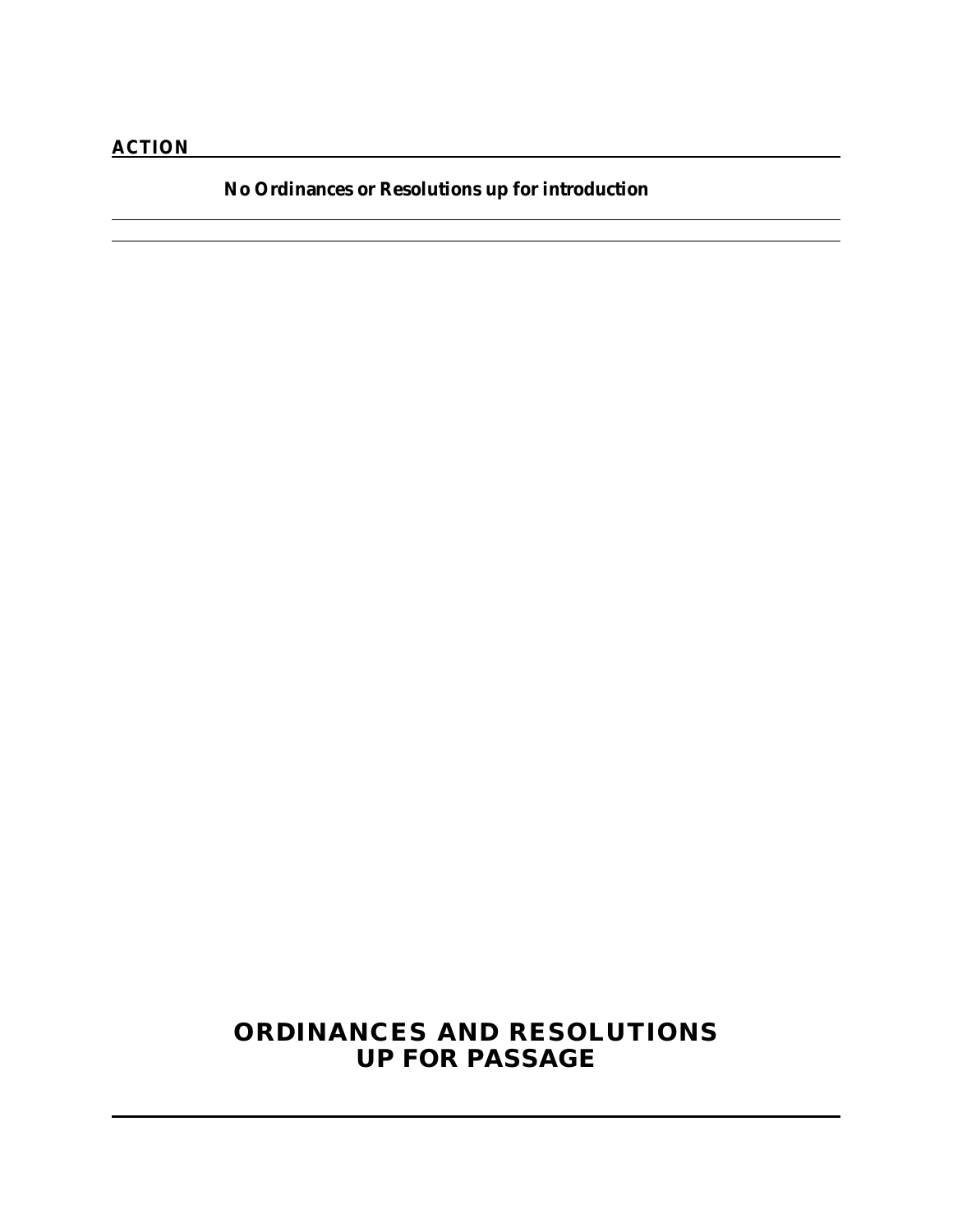### **CITY UTILITIES COMMITTEE**

*Glynn A. Hines – Chair Marty Bender – Co-Chair All Council Members*

#### **ACTION**

**DO PASS S-11-03-03**

**AN ORDINANCE approving Professional Engineering Services Contract – Combined Sewer Pump Station (CSPS) Improvements Amendment No. 2 – for final design Res. #2282 -2010 between Donohue and Associates and the City of Fort Wayne, Indiana, in connection with the Board of Public Works Total cost of \$824,249**

#### **DO PASS S-11-03-04**

**AN ORDINANCE approving Professional Engineering Services Contract – St. Joseph/Beckett Run Equalization Facility Res. #2308-2010, W.O. #75589 between HNTB Corporation and the City of Fort Wayne, Indiana, in connection with the Board of Public Works**

**Total cost of \$319,000**

#### **DO PASS S-11-03-07**

**AN ORDINANCE approving construction contract: Filtration Plant 3 Flocculation Mechanical Improvements Phase II – Res. #2287-2010 – W.O. #65919 between Mason Engineering and Construction Inc. and the City of Fort Wayne, Indiana, in connection with the Board of Public Works Total cost of \$183,500**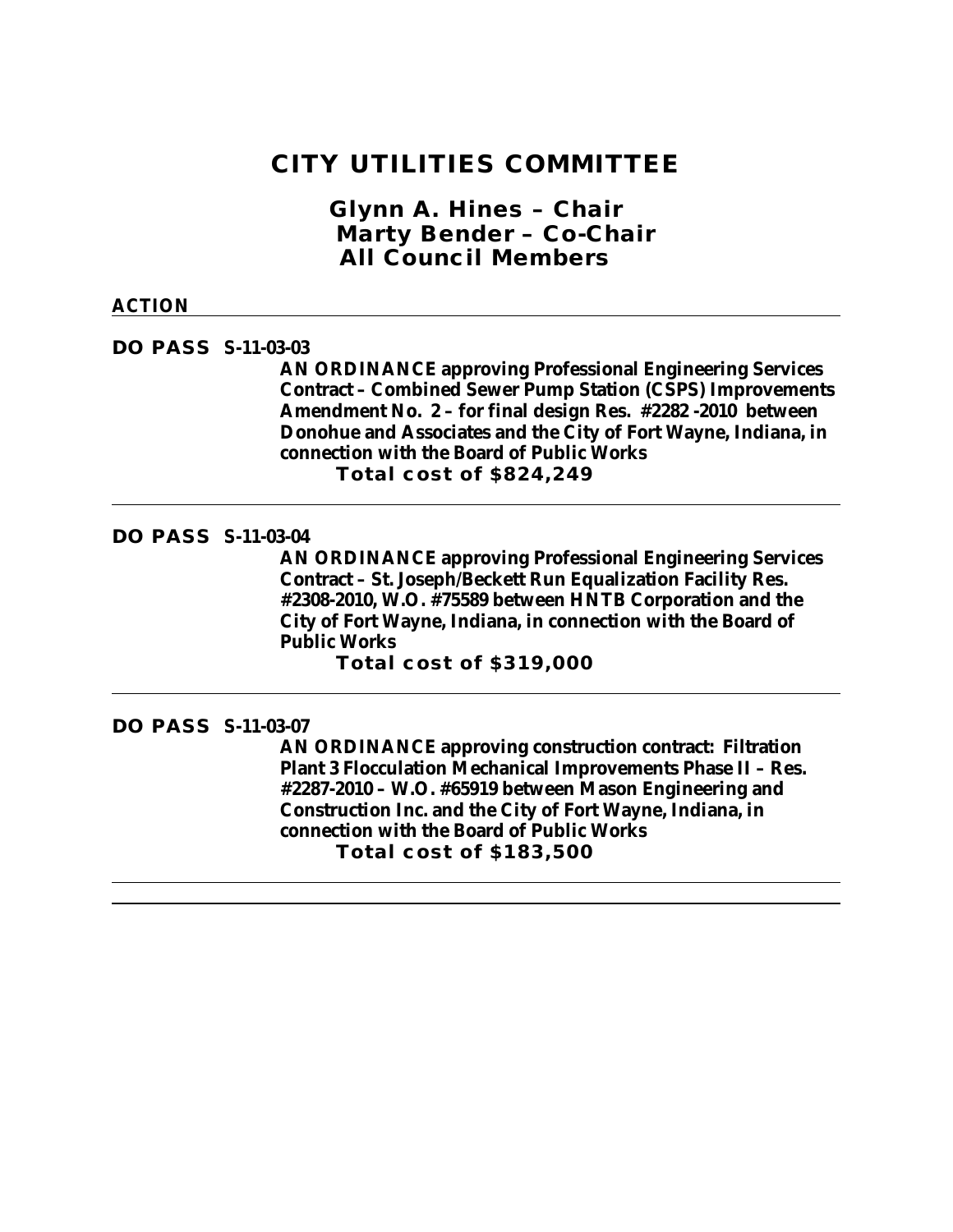### **FINANCE COMMITTEE**

*Thomas E. Smith - Chair Elizabeth M. Brown – Co-Chair All Council Members*

**ACTION**

**R-11-03-06**

**A CONFIRMING RESOLUTION designating an "Economic Revitalization Area" for property commonly known as 4202 Piper (Acquisition, LLC) Total cost of \$741,092** 

### **REGULATIONS COMMITTEE**

*John Shoaff – Chair Thomas F. Didier – Co-Chair All Council Members*

**G-11-02-10**

**AN ORDINANCE amending the Thoroughfare Plan of the City Comprehensive ("Master") Plan by vacating public right-of-way Vacate an unimproved portion of West Foster Parkway** 

### **PUBLIC WORKS COMMITTEE**